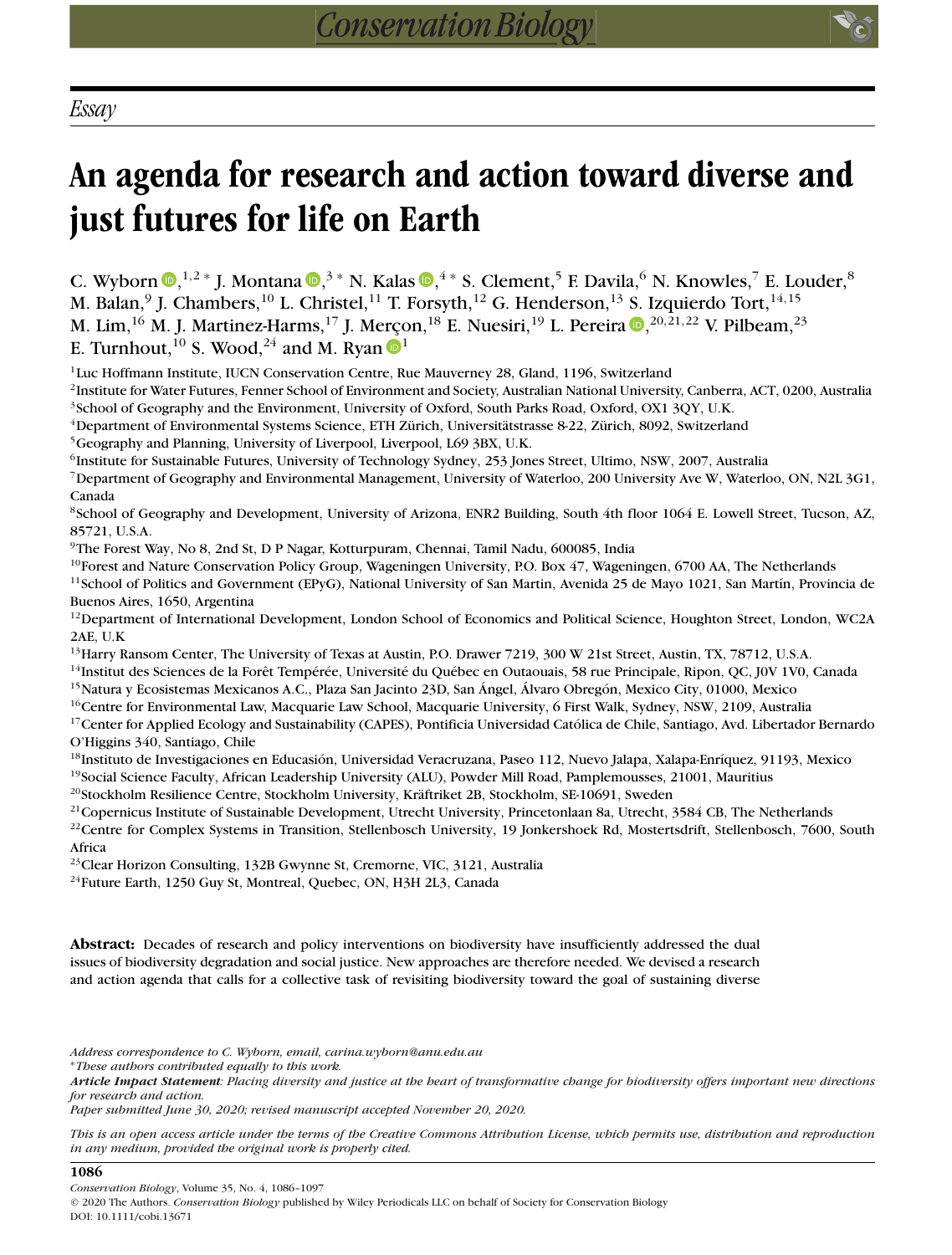and just futures for life on Earth. Revisiting biodiversity involves critically reflecting on past and present research, policy, and practice concerning biodiversity to inspire creative thinking about the future. The agenda was developed through a 2-year dialogue process that involved close to 300 experts from diverse disciplines and locations. This process was informed by social science insights that show biodiversity research and action is underpinned by choices about how problems are conceptualized. Recognizing knowledge, action, and ethics as inseparable, we synthesized a set of principles that help navigate the task of revisiting biodiversity. The agenda articulates 4 thematic areas for future research. First, researchers need to revisit biodiversity narratives by challenging conceptualizations that exclude diversity and entrench the separation of humans, cultures, economies, and societies from nature. Second, researchers should focus on the relationships between the Anthropocene, biodiversity, and culture by considering humanity and biodiversity as tied together in specific contexts. Third, researchers should focus on nature and economies by better accounting for the interacting structures of economic and financial systems as core drivers of biodiversity loss. Finally, researchers should enable transformative biodiversity research and action by reconfiguring relationships between human and nonhuman communities in and through science, policy, and practice. Revisiting biodiversity necessitates a renewed focus on dialogue among biodiversity communities and beyond that critically reflects on the past to channel research and action toward fostering just and diverse futures for human and nonhuman life on Earth.

**Keywords:** Anthropocene, biodiversity research, diversity, futures, justice, narratives, transformative change

Una Agenda para la Investigación y la Acción hacia un Futuro Diverso y Justo para la Vida sobre la Tierra

**Resumen:** Las décadas de investigación e intervenciones políticas sobre la biodiversidad han tratado significativamente los temas de la degradación de la biodiversidad y la justicia social. Debido a esto, se requieren nuevas estrategias. Diseñamos una agenda de investigación y acción que llama a la labor colectiva de revisar la biodiversidad hacia el objetivo de sustentar un futuro diverso y justo para la vida sobre la Tierra. Cuando se revisa la biodiversidad, se requiere de una reflexión crítica sobre las investigaciones, políticas y prácticas presentes y pasadas sobre la biodiversidad para inspirar un pensamiento creativo acerca del futuro. Desarrollamos la agenda por medio de un proceso de diálogo de dos años que involucró a casi 300 expertos de diversas disciplinas y localidades. Este proceso estuvo orientado por el conocimiento de las ciencias sociales que muestra cómo la investigación y la acción para la biodiversidad están sostenidas por las opciones de cómo están conceptualizados los problemas. Reconocimos al conocimiento, la acción y la ética como inseparables y sintetizamos un conjunto de principios que ayuda a navegar la labor de revisar la biodiversidad. La agenda articula cuatro áreas temáticas para la investigación en el futuro. Primero, los investigadores necesitan revisar las narrativas de la biodiversidad mediante el cuestionamiento de las conceptualizaciones que excluyen a la diversidad y consolidan la separación entre humanos, culturas, economías y sociedades y la naturaleza. Segundo, los investigadores deberían enfocarse en las relaciones entre el antropoceno, la biodiversidad y la cultura al considerar a la humanidad y la biodiversidad como interconectadas en contextos específicos. Tercero, los investigadores deberían enfocarse en la naturaleza y las economías al tener en mejor cuenta la interacción de las estructuras de los sistemas económico y financiero como conductores nucleares de la pérdida de la biodiversidad. Finalmente, los investigadores deberían permitir la investigación y acción transformadoras de la biodiversidad al reconfigurar las relaciones entre las comunidades humanas y no humanas dentro y a través de la ciencia, la política y la práctica. La revisión de la biodiversidad necesita de un enfoque renovado sobre el diálogo entre las comunidades de la biodiversidad y más allá, que reflexione críticamente sobre el pasado para canalizar a la investigación y acción hacia el fomento del futuro justo y diverso para la vida humana y no humana sobre la Tierra.

**Palabras Clave:** Antropoceno, cambio transformativo, diversidad, futuro, investigación sobre la biodiversidad, justicia, narrativas

## **Introduction**

The multiple challenges undermining relations between people and nature pose a conundrum for research and action. Despite decades of research and policy interventions, the dual issues of biodiversity degradation and social injustices continue apace (Leach et al. 2018; Díaz et al. 2019; IPBES 2019). With this essay, we articulate an agenda for research and action centered on a collective task of revisiting biodiversity toward the goal of sustaining diverse and just futures for life on Earth. Revisiting biodiversity involves critically reflecting on past and present research, policy, and practice concerning biodiversity to inspire creative thinking about the future.

Developed as part of a 2-year dialogue under the Biodiversity Revisited Initiative, this agenda is intended for a broad community of researchers and practitioners from within academia, government, NGOs, research-funding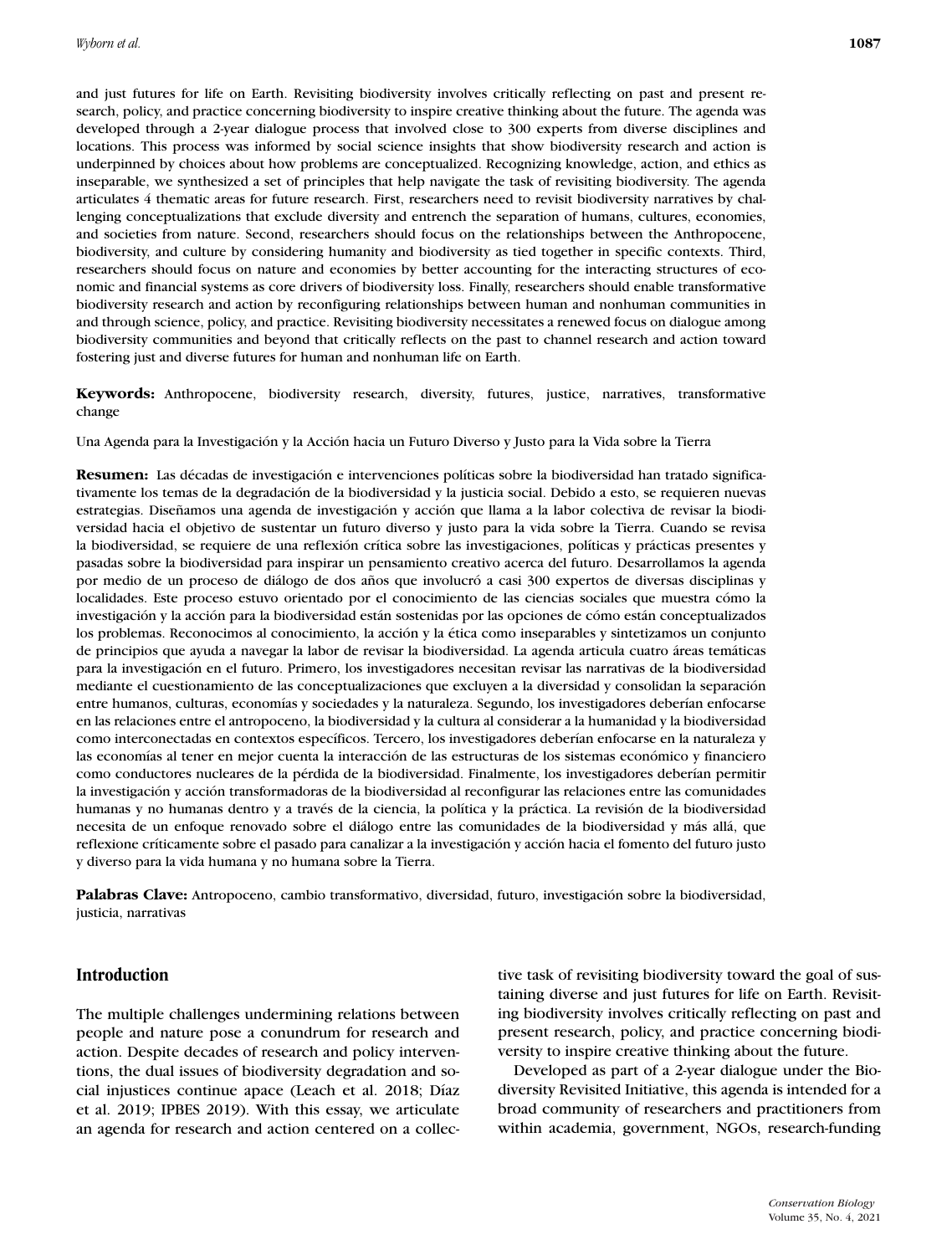organizations, and other institutions and communities. We propose a principle-based approach to guide how research and action are shaped, conducted, and funded and identify 4 thematic directions for the future. The task of revisiting biodiversity requires ongoing dialogue across disciplines, sectors, knowledge systems, and geographies to ensure participation of an array of voices. This agenda is intended as an initial provocation to stimulate such transdisciplinary dialogue and thereby strengthen the diversity of disciplinary perspectives and collaborations in biodiversity research and action (after Teel et al. 2018).

# **Revisiting Biodiversity**

The revisiting biodiversity agenda calls for collective action to sustain diverse and just futures for life on Earth. This follows a longstanding legacy of political activism, debate, and social research that has sought to reframe the place of people with respect to biodiversity, for example, community-based conservation (e.g., Berkes 2004), integrated conservation and development (e.g., Adams et al. 2004), environmental justice (e.g., Agyeman et al. 2016), political ecology (e.g., Escobar 1998), and anthropology (e.g., Sawyer & Agrawal 2000), as well as recent normative calls for more integrated, inclusive, and transformative approaches to biodiversity research and action (e.g., Colloff et al. 2017; Díaz et al. 2019;Editors Nature Ecology & Evolution 2020).

There are many reasons to revisit biodiversity research and action. Despite decades of scholarship, global conservation targets (e.g., CBD 2010; UN 2015), and localized conservation successes (e.g., Conservation Optimism 2020), biodiversity is declining at unprecedented rates (IPBES 2019; CBD 2020) and the systemic drivers of species extinction, habitat destruction and unsustainable resource exploitation, persist (Johnson et al. 2018). Meanwhile, conservation is plagued by its colonial legacy (Sawyer & Agrawal 2000), and the mixed impacts it has on local communities (Naughton-Treves et al. 2005) demand greater attention to issues of justice (Armstrong 2019), race (Editors Nature Ecology & Evolution 2020), and inequality in biodiversity research and action (Leach et al. 2018). These concerns, and others, are compounded by misaligned incentive structures, short-term funding cycles, overly simplistic or prescriptive interventions (i.e., Rosenschöld 2019), and the choices that are made in how to look at the problem of biodiversity for research and action (i.e., Rose 2018; Wyborn et al. 2019). The task of revisiting biodiversity therefore requires a collective reflection on the what and how of research, education, and action to draw together diverse perspectives in innovative and inclusive ways.

The agenda seeks to be transformative with respect to the driving goal of sustaining diverse and just futures for life on Earth. In doing so, it broadens the normative goal of biodiversity research and action in line with scholarship in parallel fields, such as sustainability science (Kates et al. 2001), while retaining life on Earth as its unified object of inquiry. Recognizing the interconnections between biological and cultural diversity and the central place people play in shaping biodiversity futures (Rozzi et al. 2018), we seek to extend the long-held norm of diversity as desirable in biodiversity research (i.e., Soulé 1985) to include humans and their cultures.

The agenda places justice as equal to and inseparable from aspirations to sustain biodiversity. We therefore hope to further a multidimensional view of justice that encompasses the distribution of rights, responsibilities, costs, and benefits of biodiversity interventions (distributive justice), the role and ability of different stakeholders to contribute to decision making (procedural justice), recognition of different histories and identities, human and nonhuman communities (multispecies justice) (Schlosberg 2007; Heise 2016), and the connected agendas of environment, race, class, gender, and social justice (environmental justice) (Agyeman et al. 2016). Justice invokes the moral and legal obligations owed to individuals by societies and their institutions and therefore, more so than, for example, equity, implies both rights and responsibilities (Armstrong 2019). Attention to justice has a longstanding history within sustainable development, environmental justice, and political ecology; however, it deserves greater emphasis across all forms of biodiversity research. Adopting a normative goal that places justice on an equal footing to biodiversity would be both transformative and require transformative change to reconfigure the underlying processes, structures, and outcomes (after Diaz et al. 2019; Scoones et al. 2020) that shape biodiversity research, education, and action.

This agenda builds on other research agendas related to biodiversity (i.e., Sandbrook et al. 2013; Bennett et al. 2017; Mori et al. 2017; Burch et al. 2019; Sutherland et al. 2020), sustainability science (Kates et al. 2001), and environmental governance (Leach et al. 2018; Cumming et al. 2020). Such current approaches to research and action have their strengths and weaknesses (Wyborn et al. 2019). In developing this agenda, we looked across, rather than within, these existing traditions as a means to facilitate a transdisciplinary dialogue. The emergent result is a collective task of revisiting biodiversity with the aim to critically reflect on and renew the objects at the center of a dialogue about research and action. The agenda's niche emerges from a commitment to the boundary object of revisiting biodiversity. Boundary objects are concepts that embody different meanings across cultures, while providing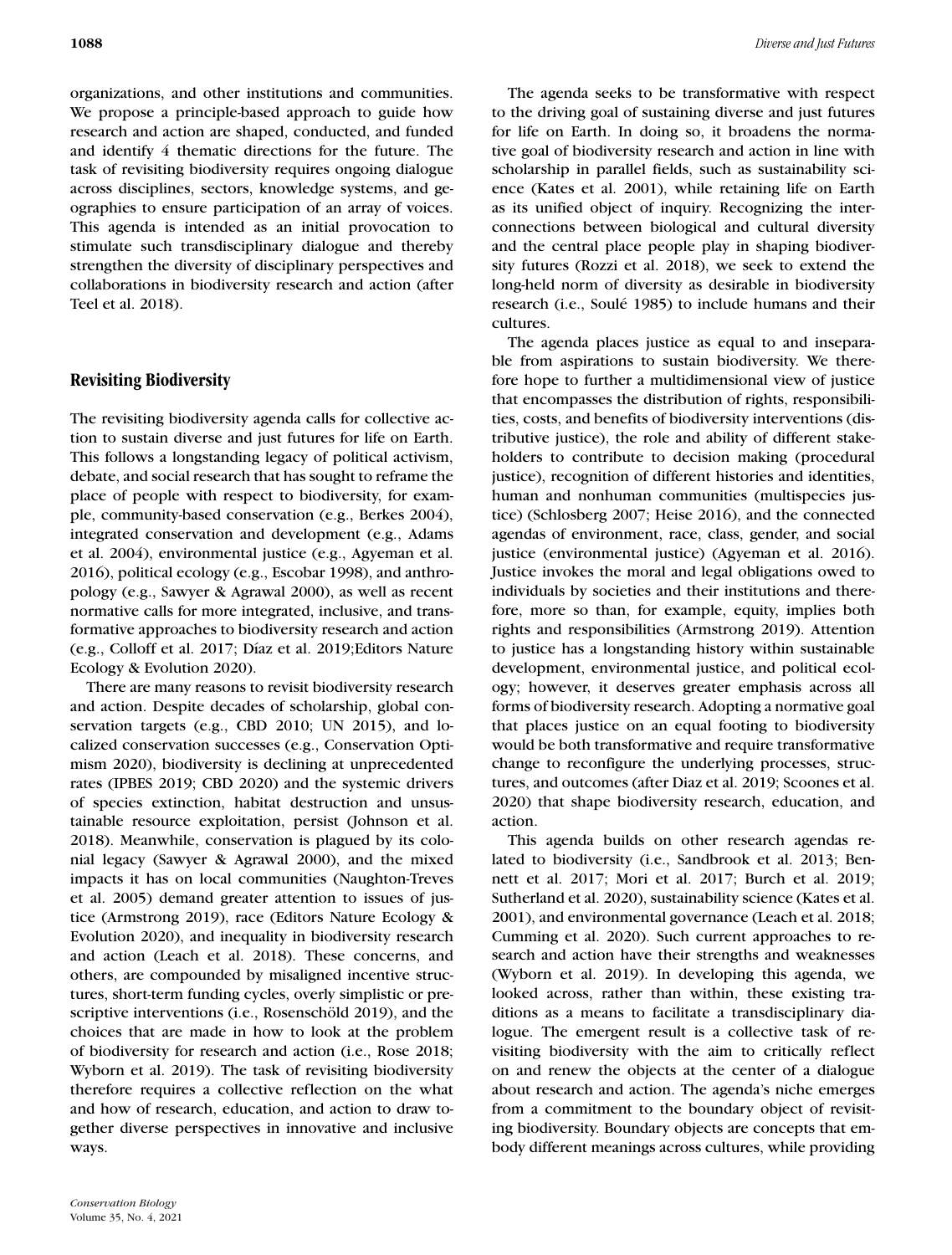

*Figure 1. The cyclical process of recombination and renewal of a biodiversity revisited approach (i.e., to critically reflecting on past and present research, policy, and practice concerning biodiversity to think creatively about the future): (a) how the thematic areas of the revisiting biodiversity agenda feed into an ongoing process of research, action, and reflection and (b) how the approach enhances movement toward diverse and just futures for life on Earth.*

enough commonality to allow different groups to communicate and collaborate (Star & Griesmer 1989). Revisiting biodiversity is proposed as a boundary object and convening device to create arenas where ideas and actions can coevolve.

## **An Approach to Revisiting Biodiversity**

Revisiting biodiversity starts by recognizing that biodiversity research and action are always in the making and subject to constant evolution. It entails reflecting on past experience, existing concepts, and established practices in an iterative process of recombination and renewal (Fig. 1). Building on the "multiple evidence based approach" (Tengö et al. 2014), recombination weaves together different knowledge to foster "regenerative relationships" (van Kerkhoff 2014) through iterative and interconnected collaborations (i.e., Montana 2019). The process is adaptive and flexible in response to change and is relevant to diverse knowledge systems, including the biophysical sciences, social science, humanities, indigenous, local, and experiential knowledge. This approach acknowledges that working with diverse perspectives toward the goal of this agenda may not require uniformity, convergence, or integration.

This iterative approach was piloted and refined through the Biodiversity Revisited Initiative. The process involved 6 multiday reflective meetings both virtual and in person supplemented by written inputs (Fig. 2). Written inputs provided a starting point for the flagship event, the Biodiversity Revisited Symposium, where a dialogue process was used iteratively and qualitatively to refine the themes for the agenda (Table 1 & Appendix S1). The process was guided by an explicit intention not to reach consensus. Based on the assumption that diversity is key to furthering biodiversity research (Tallis & Lubchenco 2014; Burgman et al. 2015; Mammides et al. 2016), the process welcomed a plurality of perspectives and intentionally allowed for debate and tension (Hulme et al. 2020). In accordance with the ethos of this agenda, the Biodiversity Revisited Initiative was just a small step toward the more ambitious transformative potential of revisiting biodiversity. Ongoing efforts necessitate greater effort to overcome limitations of geographic and epistemic diversity, citation biases, and the exclusion of marginalized voices that lack access to the privileged spaces of such an initiative. Future iterations must start by embracing the project of decolonizing research and adopting an ethic of incommensurability (Tuck & Yang 2012) to address the structural and systemic challenges that perpetuate a Global North bias in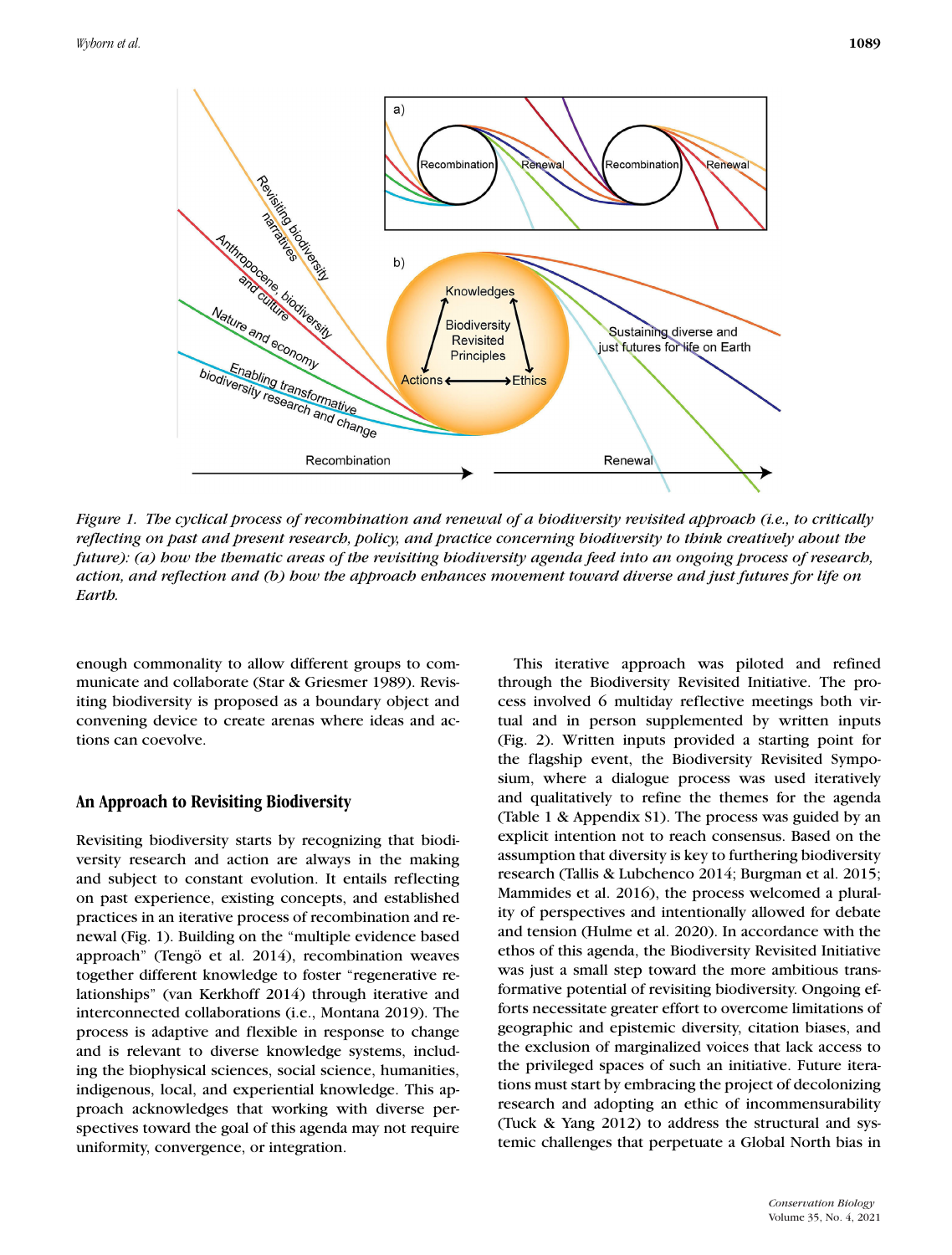

*Figure 2. Timeline of the Biodiversity Revisited Initiative from February 2019 to Jun 2020 (orange circles, in-person meetings; blue circles, written inputs to the process; green circles, series of online meetings and discussions). The process involved close to 300 people in total, but there was a core group of 5–10 people coleading the process. The number of participants on the timeline is a total by event.*

biodiversity research and action (Burgman et al. 2015; Nagendra 2018).

The Biodiversity Revisited Initiative was guided by 9 principles that were iteratively refined throughout the process (Table 2). Principle-based approaches that emphasize ethical dimensions are increasingly recognized as important for socioecological research and action

(i.e., CBD 2004; van Kerkhoff 2014). Here, knowledge, actions, and ethics are inherently interconnected and mutually sustaining components that structure human relations with the biosphere (e.g., Jasanoff 2004). Knowledge does not just tell one about the world, it actively shapes how one acts within it (Turnhout et al. 2016). Although the principles are not concrete steps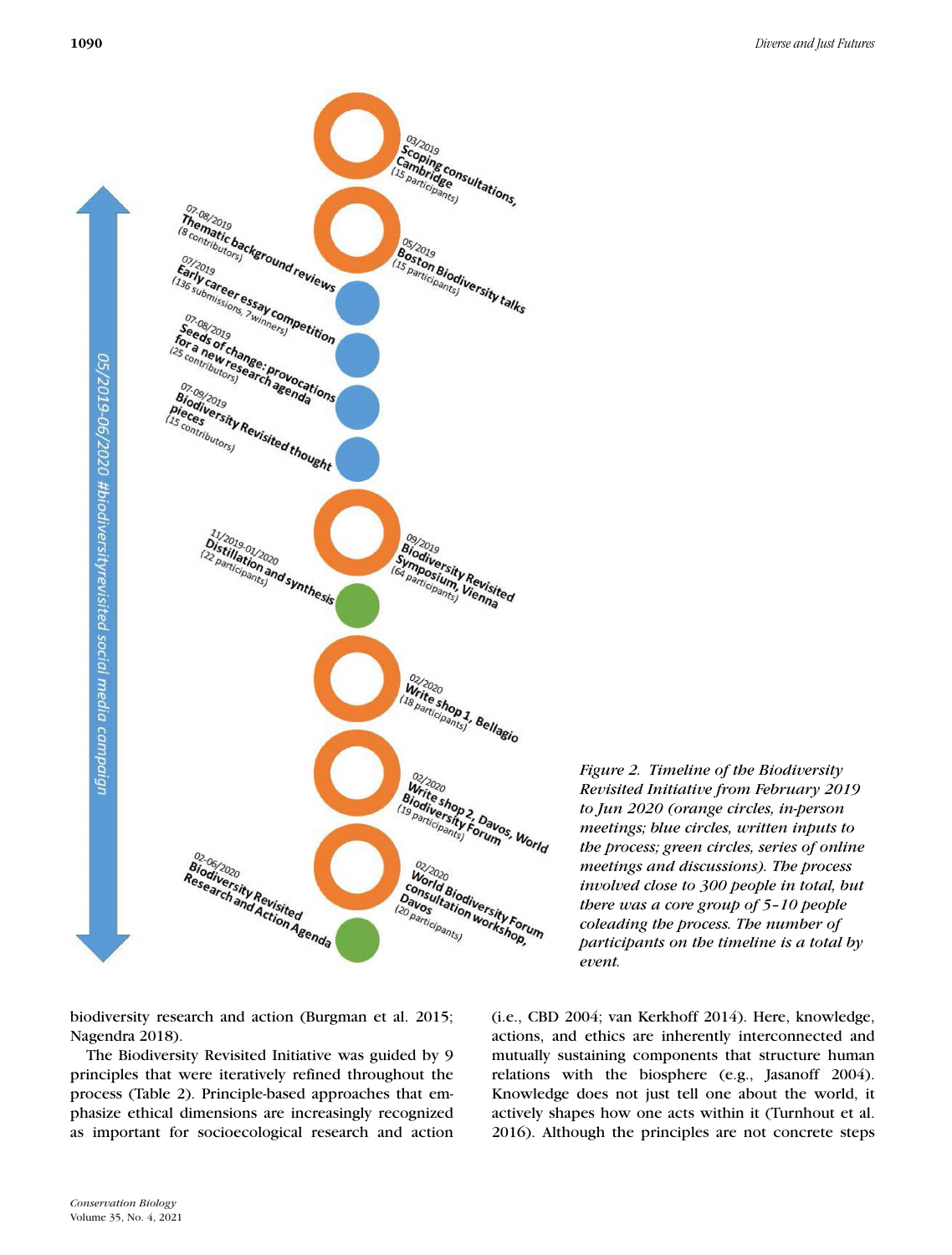| <i>Initial project</i><br>themes                                                                                                                                     | Themes discussed at<br><b>Biodiversity Revisited</b><br>Symposium                                                                                                                                                                                                                                                                                                                                                                                                                                                                                                                                    | Themes in the<br>revisiting<br>biodiversity agenda<br>to sustain diverse<br>and just futures for<br>life on Earth                                                                          |
|----------------------------------------------------------------------------------------------------------------------------------------------------------------------|------------------------------------------------------------------------------------------------------------------------------------------------------------------------------------------------------------------------------------------------------------------------------------------------------------------------------------------------------------------------------------------------------------------------------------------------------------------------------------------------------------------------------------------------------------------------------------------------------|--------------------------------------------------------------------------------------------------------------------------------------------------------------------------------------------|
| biodiversity<br>concepts<br>biodiversity<br>narratives<br>biodiversity<br>science<br>biodiversity<br>governance<br>Systems<br>approaches-<br>biodiversity<br>futures | justice, accountability,<br>rights and equal<br>representation<br>biodiversity and<br>intergovernmental<br>processes<br>transformative<br>change<br>climate and<br>biodiversity<br>economy, capital,<br>nature<br>Anthropocene and<br>biodiversity<br>knowledge,<br>identities, and<br>biodiversity<br>new conservation<br>ethic and practice<br>individual change?<br>institutional change?<br>systems change?<br>funding, structures<br>and mechanisms of<br>doing research<br>scaling?<br>coexistence and<br>competition<br>poverty, inequality,<br>and<br>colonialismpolitics,<br>democracy, and | revisiting<br>biodiversity<br>narratives<br>Anthropocene,<br>biodiversity, and<br>culture<br>nature and<br>economy<br>enabling<br>transformative<br>biodiversity<br>research and<br>change |

**Table 1. Iterative development of themes related to the revisiting biodiversity agenda.**

for action, we found that recognizing and reflecting on the connections between knowledge, actions, and ethics through these principles provided a means for guiding decision making throughout the initiative. Similar forms of reflexivity will be needed for those who adopt this agenda (Montana et al. 2020). We invite readers to take forward these principles and approach to revisiting biodiversity as a framework for querying their own decisions and actions when funding or contributing to the ongoing agenda.

## **Thematic Focal Areas**

The dialogue process identified 4 themes and priorities for research and action over the next 5 years that contribute to the agenda's goal and catalyze broad engagement in the ongoing task of revisiting biodiversity. The

themes and priorities are not exhaustive. These themes, and others, can be further developed following the iterative process of recombination and renewal. Each offers indicative questions that could inform transdisciplinary research on both the social–ecological dynamics and implications of change.

## **Revisiting Biodiversity Narratives**

Narratives analysis can identify the values, histories, knowledge systems, and worldviews that shape how human–nature relationships are perceived and offer insight into how biodiversity research and action could become more diverse, effective, and just. Narratives can be powerful, emotive stories that incentivize collective action (Rose 2018). Narratives are not neutral descriptions of reality: they frame issues, determine which actors are included or excluded, define cause and effect, assign culpability, and prescribe action (Stone 1989). Once entrenched, dominant narratives can be hard to supplant, even in the face of contradictory evidence (Roe & Eeten 2004). In revisiting biodiversity narratives, we identified 3 areas toward which research could productively focus.

### **Bringing Diverse Perspectives and Approaches to Narratives Together to Enrich Biodiversity Research**

Focusing on narratives can enable "unprecedented listening" by questioning which knowledge sources hold authority and what other knowledge and options these close down (Veland et al. 2018). Narrative analysis can facilitate productive dialogue among knowledge systems, including indigenous and local knowledge systems, and disciplines across the arts, humanities, psychology, and cognitive science. The very individuals, communities, and people who are needed to diversify narratives too often have little opportunity to engage in privileged research processes. Widening participation can acknowledge histories of colonization that have erased biodiverse knowledge in order to address limited practices of consultation and exchange. Researchers could examine how those involved in biodiversity-related work can more effectively listen to and learn from narratives that have been traditionally outside of biodiversity research.

### **Empirically Examining Narratives that Underpin Destructive Systems**

Analysis of narratives can provide insight into underlying factors shaping human–nature relationships (Veland et al. 2018). There is an evident need to address structural racism and geographic biases within biodiversity research and practice more broadly (Burgman et al. 2015; Editors Nature Ecology & Evolution 2020). Such analyses can unpack the narratives that perpetuate unjust and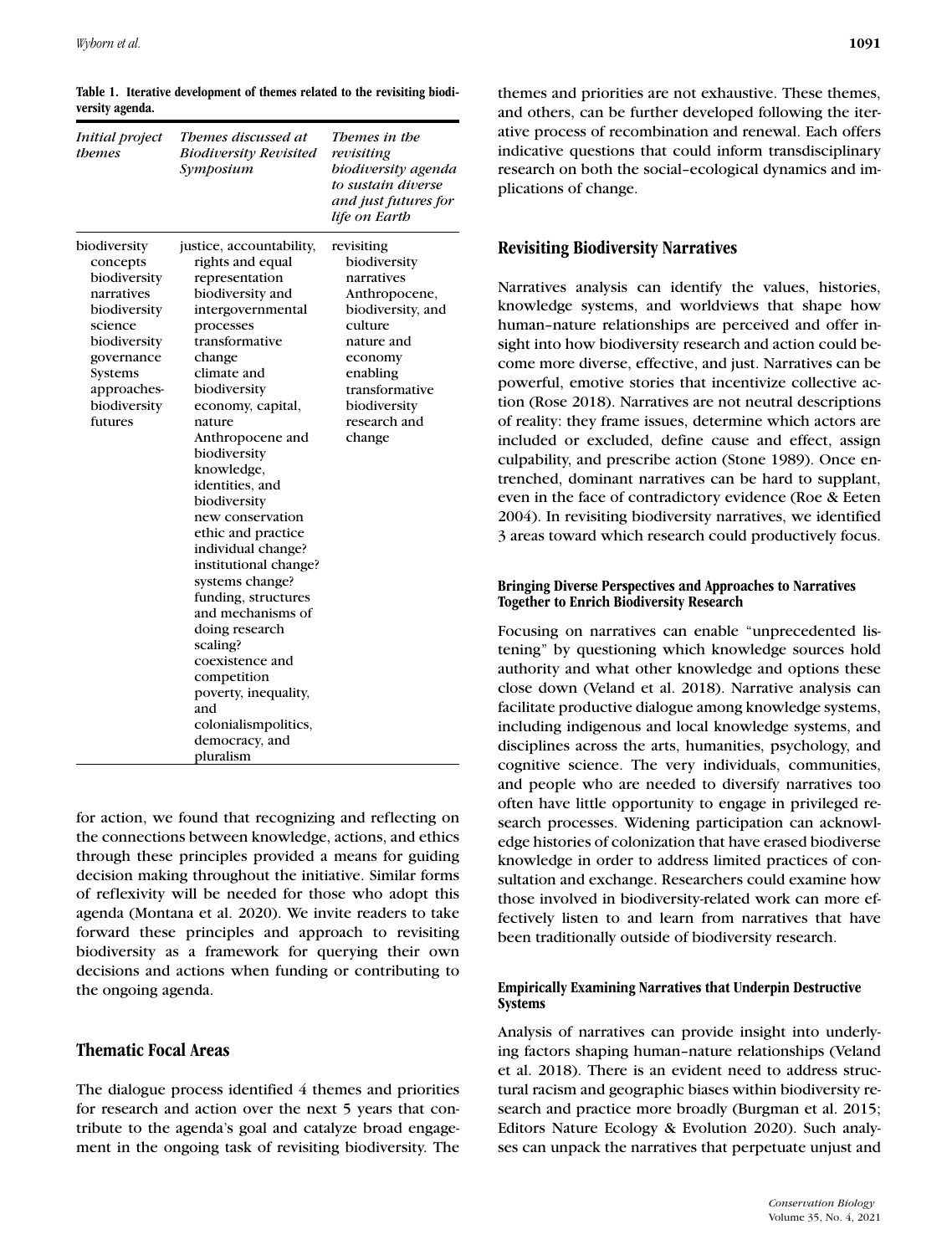| Principle      | Definition                                                                                                                                                                                                                                                                                                                                                |
|----------------|-----------------------------------------------------------------------------------------------------------------------------------------------------------------------------------------------------------------------------------------------------------------------------------------------------------------------------------------------------------|
| Pluralism      | Principle recognizes there are multiple ways of knowing, doing, and valuing life on Earth. Pluralism<br>emphasizes the benefit that comes from this diversity of thought rather than forcing consensus or<br>privileging dominant approaches (e.g., Colloff et al. 2017; Díaz-Reviriego et al. 2019; IPBES 2019).                                         |
| Reflexivity    | Principle emphasizes the value of being open-minded and aware of one's own assumptions and biases to<br>engage in ongoing learning and improvement. Reflexivity enables flexibility, adaptation, and<br>innovation, and if required transformation, in the face of change (e.g., Pereira et al. 2020).                                                    |
| Humility       | Principle compels one to listen to others, as well as speak, and to consider the ethical implications of our<br>actions. Humility is vital in urgent and uncertain times and can cultivate an awareness of the limitations<br>of one's knowledge and actions in a globally connected and complex world (e.g., Pianalto 2013).                             |
| Adaptivity     | Principle acknowledges that change is constant, unexpected, and often contested. Adaptability harnesses<br>the ability to respond to changing conditions, perspectives, and knowledge as they are encountered<br>(e.g., IUCN 2016; Colloff et al. 2017).                                                                                                  |
| Pragmatism     | Principle recognizes the need to work for common benefits in the face of uncertainty. Pragmatism<br>emphasizes the value of gaining knowledge through practical experience while engaging in conscious<br>reflection on existing knowledge, habits, and beliefs (e.g., Robinson 2011).                                                                    |
| Inclusivity    | Principle fosters meaningful participation of new or previously unacknowledged or underrepresented<br>voices. Inclusivity values diverse contributions to change, and shared leadership in sustained and<br>equitable outcomes (e.g., Tallis & Lubchenco 2014; Díaz-Reviriego et al. 2019).                                                               |
| Fairness       | Principle fosters a trusted and transparent system of allocation. Fairness engenders solidarity with and<br>response-ability toward the diversity of human and nonhuman life on Earth now and into the future.<br>This requires one to actively work against sources of injustice in research and practice (CBD 2004;<br>Borrini-Feyerabend & Hill 2015). |
| Innovativeness | Principle embraces creativity and experimentation and removes unnecessary barriers to exchanging and<br>developing new ideas. Innovation recognizes learning beyond academic institutions to facilitate<br>open-source solutions and knowledge exchange (e.g., Borrini-Feyerabend & Hill 2015).                                                           |
| Accountability | Principle denotes explicit and open responsibility for the intended and unintended implications<br>throughout the process of research and practice. Accountability emphasizes the need for a shared<br>liability and commitment (Borrini-Feverabend & Hill 2015).                                                                                         |

unsustainable outcomes, by focusing on the distribution of costs and benefits of actions, and make explicit the power relations that may be naturalized in narrative. Future researchers could examine what makes dominant narratives authoritative and stable (Roe & Eeten 2004) by studying, for example, why some narratives become authoritative and unquestioned, whereas others are silenced or deliberately ignored, and what the results of such narratives are.

## **Exploring the Role of Narratives in Imagining Alternative Futures and Enabling Transformative Change**

Research on climate narratives shows how local narratives may catalyze more meaningful action than those adopting ideas of causality and solutions based on physical science representations (Krauß 2020). Narratives therefore provide an important foundation for creative and emotive ways of imagining the future. Researchers increasingly call for participatory processes to envision radically different and positive futures to overcome the limitations of technocratic approaches in motivating action (Veland et al. 2018; Pereira et al. 2020) and could examine how narratives and narrative approaches can be used to foster productive engagement with contested and uncertain futures.

# **Anthropocene, Biodiversity, and Culture**

This theme builds on research noting the potential of the Anthropocene concept (Arias-Maldonado 2020), to suggest that revisiting biodiversity necessitates greater attention to contextually appropriate and communityled innovations that accommodate diverse cultures and knowledge systems. Earth system science largely focuses on the novelty of pace, scale, and complexity of human impacts on the planet in the Anthropocene and has informed research in the biodiversity and the sustainability science communities (i.e., Steffen et al. 2015). However, the transformative potential of the Anthropocene concept is limited when it simplifies complex change processes into a uniform narrative of a destructive humanity that does not consider diversity, equity, responsibility, and the economic drivers of social–ecological degradation (Dalby 2016). For example, growing evidence globally emphasizes the contribution of Indigenous peoples, knowledge systems, and practices in maintaining biodiverse ecosystems (Roe & Eeten 2004) through longstanding cultural and spiritual connections to their land and seascapes (Garnett et al. 2018). Yet, the value of culture in biodiversity conservation is underexplored. In revisiting biodiversity through this theme, we identified 4 core areas.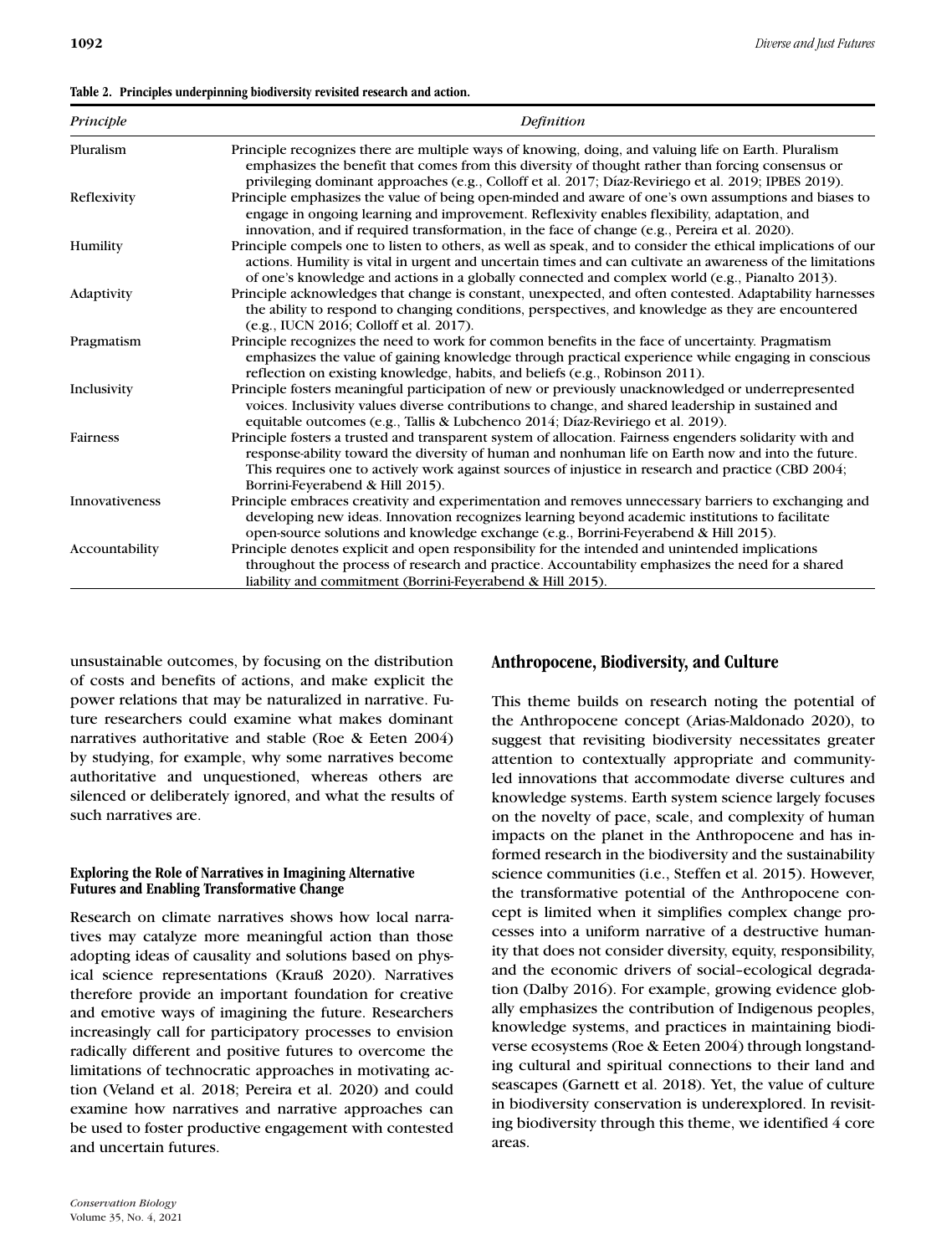### **Cultivating Deeper Understanding of Interconnected Social–Ecological Systems**

The majority of today's landscapes, cultures, and biodiversity coevolved through place-based interactions between humans and nonhuman species (Rozzi et al. 2018). This diversity is intimately linked (linguistically, culturally, biologically) and mutually sustaining (Gorenflo et al. 2012). We call for continued research that examines the world's social–ecological systems (their origins, composition, functions, and dynamics) to address the following question: What physical, psychological, and philosophical connections and conditions are important to shaping knowledge, actions, and ethics about nature in different places?

## **Reconsidering Human Agency, Accountability, and Responsibility in Shaping the Anthropocene**

The importance of culture and history in conservation is underappreciated. Participation, resource distribution, and cultural recognition matter to biodiversity research and action and raise important questions about justice (Martin et al. 2016). Research is therefore needed to explore the role of human agency in navigating the challenges of the Anthropocene and alternative mechanisms of governance that can enable accountability and responsibility for problems where cause and effect are distributed across time and space (Burch et al. 2019). This research needs to account for variation in historical, present, and future accountability and responsibility by examining what governance actors and processes can most appropriately tackle the fundamental challenges of the Anthropocene.

## **Developing Solutions that Embrace Context-Based Knowledge and Multiple Values**

Research contributions should account for the loss of biological and cultural diversity as land use, diets, and biotic communities become homogenized (Khoury et al. 2014; Nyström et al. 2019). At its core, this research could recognize uncertainty due to a lack of analogous historic states as central to the Anthropocene. Research should examine the appropriateness of conservation interventions when things are no longer considered "stable, pristine and certain" (Head 2018) and human values more explicitly underpin justifications for action. Research is needed to identify solutions that embrace appropriate context-based knowledge and multiple values by considering what mechanisms of change (across scales and contexts) can lead to more just, prosperous, and ecologically diverse futures and who decides.

## **Balancing the Needs for Context-Driven Responses to Widespread Global Challenges**

Local biodiversity and culture are affected by globally interconnected social, economic, and ecological drivers (e.g., telecoupling [Liu et al. 2016]). The Anthropocene presents a paradox: the challenges are global, but effective solutions require smaller scale, context-specific interventions. Recognizing this tension, we invite researchers to examine what modes of social and political organization might balance contextualized concerns that promote and support difference and desires for cooperation and coordinated responses that span sites and scales.

# **Nature and Economy**

Revisiting biodiversity in this theme involves challenging existing economic models, exploring new financial responses to the biodiversity crisis, and catalyzing innovative ways of understanding and transforming global social–ecological systems. Economic paradigms that separate nature and biodiversity from social and economic systems have fostered a dominant way of valuing and relating to nature as a resource or capital for human production, consumption, or exchange. The resulting patterns of production, trade, finance, and consumption drive biodiversity loss, economic degradation, and commonly prioritize particular interests over collective well-being, which perpetuates social inequalities (IPBES 2019). Addressing the degradation of biodiversity includes transforming global economic systems alongside underlying narratives about how humans, economies, and biodiversity relate and depend on each other. We do not conceptualize nature, capital, and economy as existing in an absolute sense; instead, we use these terms to anchor discourse to promote particular relations between nature and society (Escobar 1998). For example, common definitions of biodiversity and nature denote discrete scientific phenomena separate from humans and the economy, which are seen as supported through stocks of accumulated capital. Although widely used, these definitions promote extractive and competitive relations and logics that can inhibit transformation. We call for the acknowledgement of the performativity of definitions and the need to openly explore alternatives that define nature and the economy as fundamentally interdependent (Moore et al. 2014) through 3 core areas of focus.

## **Challenging Business as Usual**

Existing economic paradigms and models largely frame nature and economy as separate, supporting efficient resource use and economic growth rather than absolute reductions in consumption and ecological impacts (Otero et al. 2020). Despite growing evidence of negative social–ecological effects of dominant economic practices (IPBES 2019), political and practical change has proven difficult, particularly with respect to decoupling economic growth from biodiversity loss and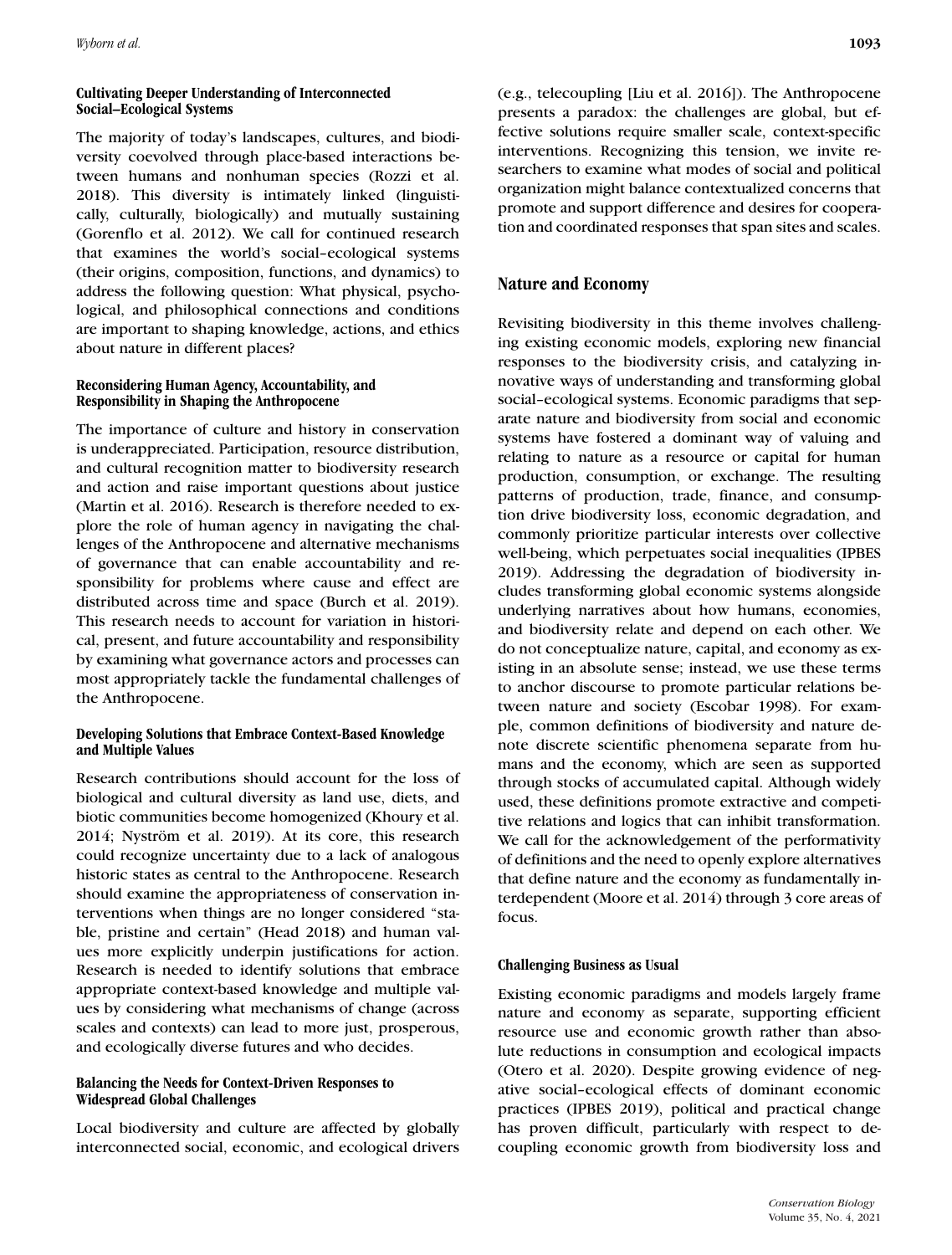inequality (Otero et al. 2020). To better understand the processes and powers that reinforce this separation in policy and practice, research is needed to investigate what factors underlie current economic paradigms and practices, how these factors reinforce a separation of nature–economy relations, and how these factors can be reshaped.

## **Exploring Incremental Change**

Despite growth in initiatives seeking to account for biodiversity in market logics (e.g., Natural Capital, Payments for Ecosystem Services), these approaches often fail to achieve desired conservation or social outcomes at scale as they are not embedded in an enabling regulatory and economic environment and do not challenge the status quo (McAfee 1999; Hein et al. 2020). Research is needed to examine the impact of incremental approaches (discrete measures aimed at adjusting a given course of action) by improving methods to monitor and understand their efficacy from a long-term and integrated perspective, including investigating distribution of costs and benefits, leakages, substitutions, and impacts across scales. Research is needed to examine how incremental efforts can support (rather than inhibit) transformative efforts toward just, equitable, and sustainable nature–economy relations.

## **Catalyzing Fundamental Change**

The entrenched logic of the predominant global economic paradigm makes it difficult for research alone to destabilize the mental models, ideologies, assumptions, and practices underpinning the economic drivers affecting biodiversity. Radical initiatives are emerging to reshape the global economic system to value nature using alternative and pluralistic narratives (e.g., postconsumerism, economies of sufficiency, degrowth, universal basic services, nature's contributions to people) (Portes et al. 2017; Raworth 2017; IPBES 2019). Such innovation has potential to create economic systems that are more resilient and conducive to environmental integrity and social justice. Research should examine how diverse approaches to transforming economies can be harnessed to counter dominant economic logics and nature–economy relations; how research can engage diverse actors in joint efforts to understand and reshape nature–economy relations; and what the risks and ethical implications of such engagements are.

# **Enabling Transformative Biodiversity Research and Action**

This theme focuses on the ways individuals and institutions can enable transformative change in the ways people understand, value, and relate to human and nonhuman forms of life through embracing plural knowledge, values, and cultures. Transformative change is likely to involve major shifts in the underlying paradigms and values that shape technologies, governance, economies, and nature (IPBES 2019). Transformation is never apolitical: it requires careful scrutiny about whom transformations are for, what is to be transformed, and how these things are to be decided (Blythe et al. 2018; Scoones et al. 2020; Pereira et al. 2020). The burgeoning literature on transformative change provides critical insights for transformations-oriented work for biodiversity (e.g., Westley et al. 2011; O'Brien 2012). Some headway has been made in discussing how to transform conservation science for the Anthropocene (Colloff et al. 2017). Directing this work toward revisiting biodiversity, we identified 4 priority areas.

## **Learning from Past Transformations**

Agency and transformability of individuals and institutions are key to implementing structural, systemic, and enabling approaches to transformation (Scoones et al. 2020). We call for research that critically evaluates these broad approaches to transformations to identify common elements of previous transformations so as to understand and unpack the current and future transformations by examining how previous transformative changes to biodiversity occurred and how understanding these past transformations can help in planning for the future.

## **Institutional and Individual Roles in Transformative Change**

Individuals and institutional capacities to enact transformative change are codependent and guided by their underlying ethics, paradigms, and discourses. Transformative change entails rethinking training for researchers and policy professionals and the ideas that are currently privileged by conservation agendas. This includes addressing structural racism and geographic biases within biodiversity research and publishing (Burgman et al. 2015; Editors Nature Ecology & Evolution 2020), as well as the methodologies (Chilisa 2017) and Western academic structures (Nyamnjoh 2019) that devalue stories about nature relationships from diverse parts of the world (Nagendra 2018). Decoloniality is a long-term project that requires commitment to generations of scholars, practitioners, and knowledge holders to acknowledge past injustices and open up spaces for more active contributions from a fully diverse group (Tuck & Yang 2012). A more robust understanding of the interplay between individual and institutional change can enhance the transformative potential of biodiversity research (Moore et al. 2014). This leads us to pose the reflexive question: How is biodiversity research contributing to understanding, or enabling,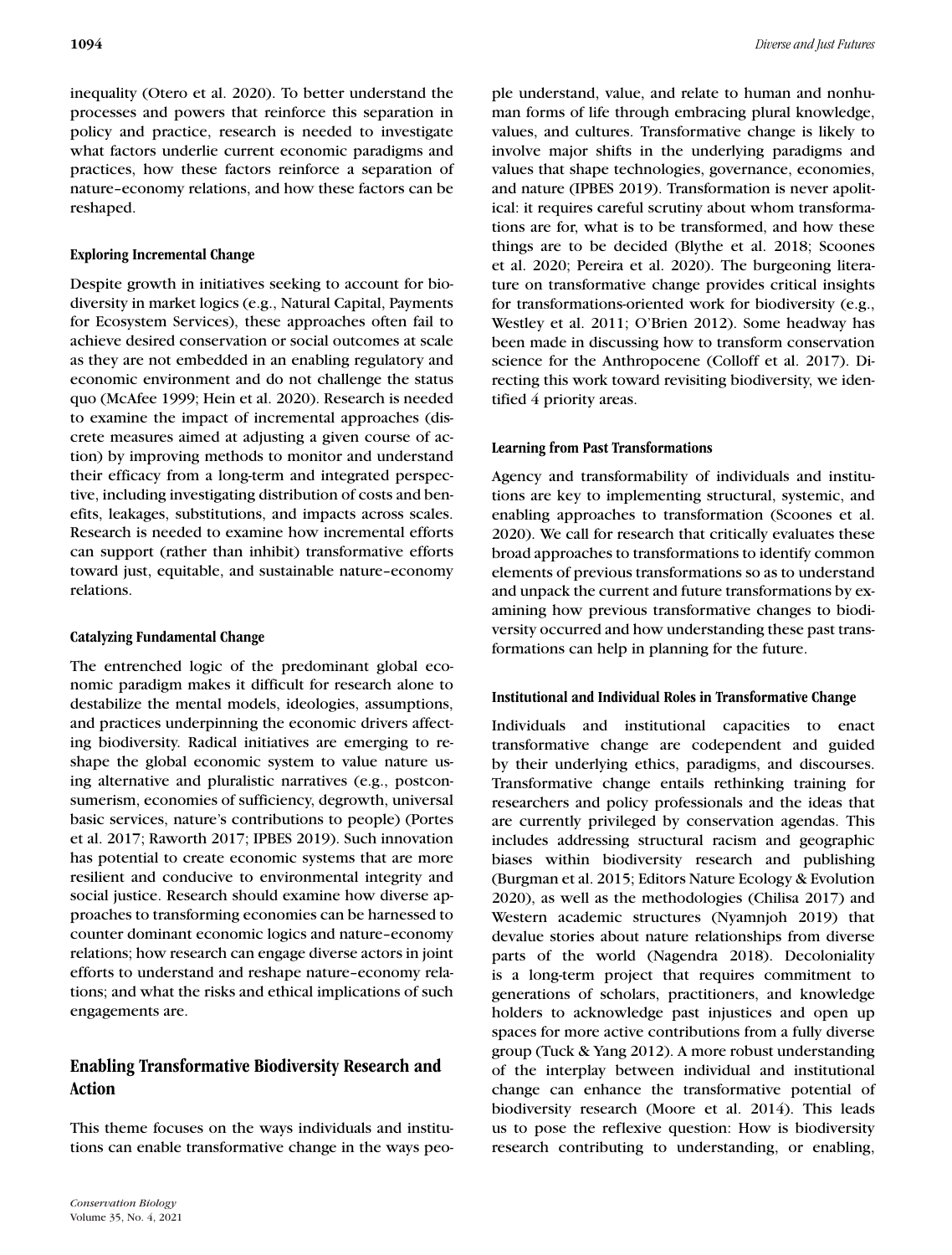transformative change toward diverse, sustainable, and just futures?

#### **Inclusive and Plural Transformations**

Conducting transformative research requires changes to how institutions fund, conduct, and value research and action. Despite increased calls for interdisciplinarity and incorporation of non-Western knowledge systems, traditional funding mechanisms tend to focus on research that is tightly bound to a singular disciplinary focus with clearly defined objectives and outcomes (Hakkarainen et al. 2020). More work is needed to examine what approaches to research and action can catalyze or block transformation, how to foster pluralism and diversity, and in particular how to make marginalized voices and scholarship integral to transformative biodiversity research (Tengö et al. 2014; Latulippe & Klenk 2020). This work could start with identifying practical means through which to rectify the structural inequalities and the extractive traditions of knowledge production that underpin (biodiversity) research (Editors Nature Ecology & Evolution 2020). This requires knowing what tools, narratives, and approaches are needed to embrace a plurality in perspectives on what transformations should occur and to provide pathways for multiple futures that can coexist.

#### **Research and Action in Light of Uncertainty**

Transformative change processes are inherently uncertain because it is very difficult to know whether an event is transformative and how a system will respond (Blythe et al. 2018; Pereira et al. 2020). New capacities for transformative thinking and learning are required to anticipate change and conceptualize alternative futures, so as to enable informed decisions in the present while acknowledging inherent uncertainties of the future (Vervoort & Gupta 2018). Researchers should examine how to build capacities to anticipate transformations and still take action despite uncertainties regarding how social– ecological systems respond to change.

## **Toward Sustaining Diverse and Just Futures for Life on Earth**

The ongoing task of revisiting biodiversity will take many forms. This agenda is intended as an initial resource that offers a renewed vision of the what and the how of future transdisciplinary research and action for biodiversity and social justice. Of course, social–ecological issues have messy realities; can be conceptualized and researched in many ways; and might lead to an array of desirable futures. As such, this agenda seeks to inspire, rather than prescribe, collaborative engagement between different sectors of society and academia. Privileging particular actions or strategies has consequences for who is empowered or marginalized, which forms of knowledge are legitimized, and what issues receive attention. The search for silver bullets in biodiversity research and action has created perverse social and ecological outcomes and perpetuated social inequalities. Moving away from the universalist and global tendencies that plague biodiversity research and action (Turnhout et al. 2016), this agenda is put forward with humility to be renegotiated and revised within localized contexts and concerns, where tangible actions are critical to affect change. We encourage projects, institutions, and research endeavors to identify appropriate actions by engaging with, and critically reflecting on, diverse perspectives, visions, and stakes to consider the costs, benefits, and implications of future biodiversity research and action. Ultimately, new directions of many kinds are needed to foster more integrated, inclusive, and transformative approaches to biodiversity research and action that will enable more diverse and just futures for life on Earth.

## **Acknowledgments**

We thank all participants who engaged with the Biodiversity Revisited Initiative from 2017 to 2020. This initiative was coordinated by the Luc Hoffmann Institute, in collaboration with WWF, Future Earth, ETH Zürich Department of Environmental Systems Science, University of Cambridge Conservation Research Institute, and the Centre for Biodiversity and Environment Research at University College London and was supported by funding from the MAVA Foundation, the NOMIS Foundation, and WWF. The Rockefeller Foundation Bellagio Centre and the Foundation for Environmental Conservation supported 2 writing workshops that were instrumental in finalizing this agenda. J.M. was supported by the Leverhulme Trust.

## **Supporting Information**

Additional information is available online in the Supporting Information section at the end of the online article. The authors are solely responsible for the content and functionality of these materials. Queries (other than absence of the material) should be directed to the corresponding author.

#### **Literature Cited**

Adams W, et al. 2004. Biodiversity conservation and the eradication of poverty. Science **306:**1146–1149.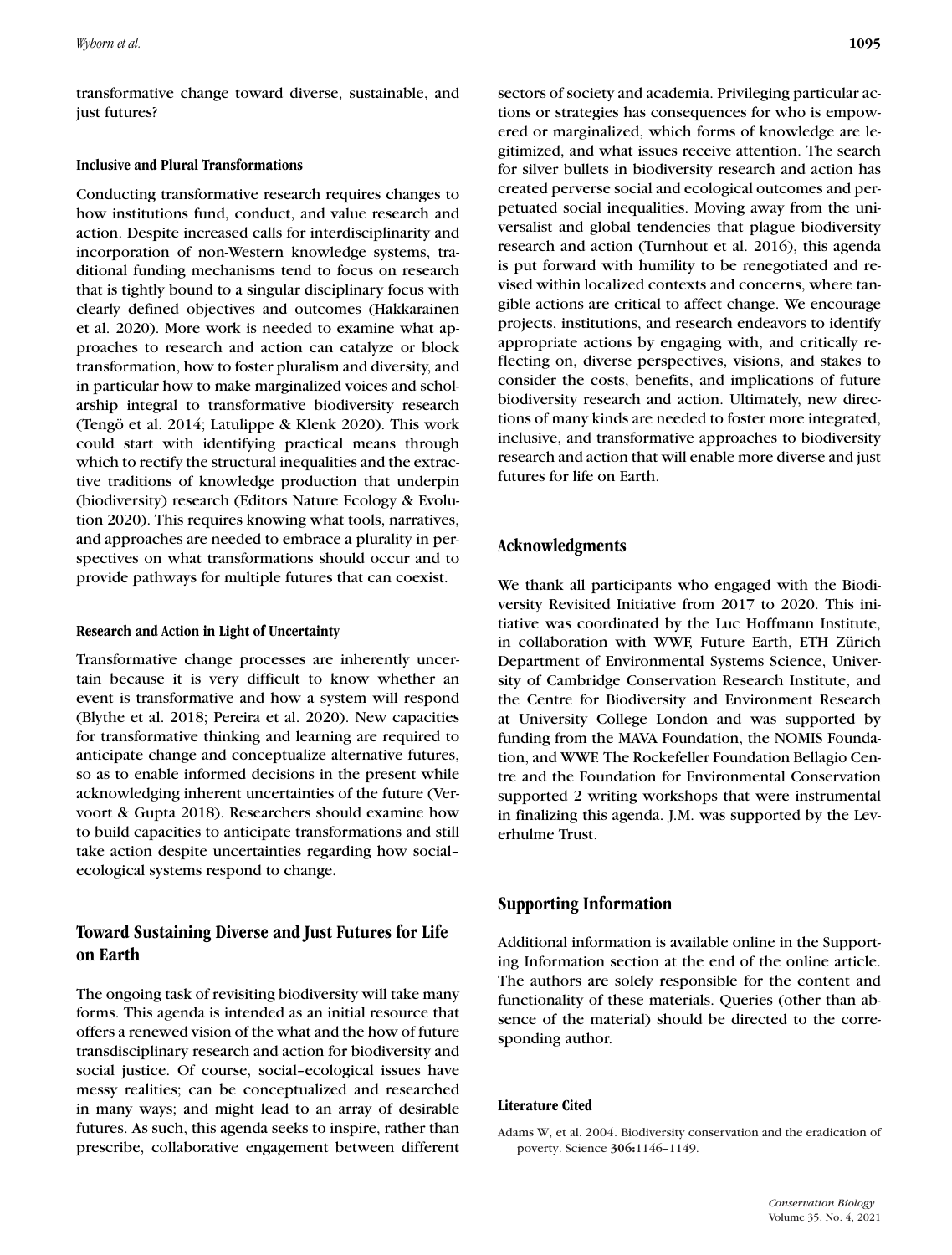- Agyeman J, et al. 2016. Trends and directions in environmental justice: from inequity to everyday life, community, and just sustainabilities. Annual Review of Environment and Resources **41:**321–340.
- Arias-Maldonado M. 2020. Sustainability in the anthropocene: between extinction and populism. Sustainability **12:**2538.
- Armstrong C. 2019. Sharing conservation burdens fairly. Conservation Biology **33:**554–560.
- Bennett NJ, et al. 2017. Mainstreaming the social sciences in conservation. Conservation Biology **31:**56–66.
- Berkes F. 2004. Rethinking community-based conservation. Conservation Biology **18:**621–630.
- Blythe J, et al. 2018. The dark side of transformation: latent risks in contemporary sustainability discourse. Antipode **50:**1206– 1223.
- Borrini-Feyerabend G, Hill R. 2015. Governance for the conservation of nature. Pages 169–206 in Worboys GL, Lockwood M, Kothari A, Feary S, Pulsford I, editors. Protected area governance and management. ANU Press, Canberra, Australia.
- Bryman A. 2015. Social research methods. 5th edition. Oxford University Press, Oxford, United Kingdom.
- Burch S, et al. 2019. New directions in earth system governance research. Earth System Governance **1:**100006.
- Burgman M, Jarrad F, Main E. 2015. Decreasing geographic bias in *Conservation Biology*. Conservation Biology **29:**1255–1256.
- Carolan MS. 2006. Science, expertise, and the democratization of the decision-making process. Society and Natural Resources **19:**661– 668.
- CBD (Convention on Biological Diversity). 2004. The ecosystem approach (CBD guidelines). CBD, Montreal, Canada.
- CBD (Convention on Biological Diversity). 2010. Strategic plan for biodiversity (2011–2020) and the Aichi biodiversity targets. CBD, Montreal, Canada.
- CBD (Convention on Biological Diversity). 2020. Global biodiversity outlook 5. CBD, Montreal, Canada.
- Chilisa B. 2017. Decolonising transdisciplinary research approaches: an African perspective for enhancing knowledge integration in sustainability science. Sustainability Science **12:**813–827.
- Colloff MJ, et al. 2017. Transforming conservation science and practice for a postnormal world. Conservation Biology **31:**1008–1017.
- Conservation Optimism. 2020. A global movement for nature and people. Available from<https://conservationoptimism.org/> (accessed June 2020).
- Cumming GS, et al. 2020. Advancing understanding of natural resource governance: a post-Ostrom research agenda. Current Opinion in Environmental Sustainability **44:**26–34.
- Dalby S. 2016. Framing the Anthropocene: the good, the bad and the ugly. Anthropocene Review **3:**33–51.
- Díaz S, et al. 2019. Pervasive human-driven decline of life on Earth points to the need for transformative change. Science **366:**eaax3100.
- Editors Nature Ecology & Evolution. 2020. Black Lives Matter in ecology and evolution. Nature Ecology & Evolution **4:**893–894.
- Escobar A. 1998. Whose knowledge, whose nature? Biodiversity, conservation, and the political ecology of social movements. Journal of Political Ecology **5:**53–82.
- Garnett ST, et al. 2018. A spatial overview of the global importance of Indigenous lands for conservation. Nature Sustainability **1:**369–374.
- Gorenflo LJ, et al. 2012. Co-occurrence of linguistic and biological diversity in biodiversity hotspots and high biodiversity wilderness areas. Proceedings of the National Academy of Sciences of the United States of America **109:**8032–8037.
- Hakkarainen V, et al. 2020. Grounding IPBES experts' views on the multiple values of nature in epistemology, knowledge and collaborative science. Environmental Science and Policy **105:**11–18.
- Head L. 2018. Hope and grief in the Anthropocene. Routledge, Abingdon, United Kingdom.
- Heise UK. 2016. Imagining extinction: the cultural meanings of endangered species. University of Chicago Press, Chicago, Illinois.
- Hulme M, et al. 2020. Social scientific knowledge in times of crisis: what climate change can learn from coronavirus (and vice versa). Wiley Interdisciplinary Reviews: Climate Change **11:**e656.
- IPBES (Intergovernmental Science-Policy Platform on Biodiversity and Ecosystem Services). 2019. Global assessment report on biodiversity and ecosystem services of the Intergovernmental Science-Policy Platform on Biodiversity and Ecosystem Services. IPBES Secretariat, Bonn, Germany.
- Hein L, et al. 2020. Progress in natural capital accounting for ecosystems. Science **367:**514–515.
- IUCN (International Union for Conservation of Nature). 2016. Guiding principles of forest landscape restoration. IUCN, Gland, Switzerland.
- Jasanoff S. 2004. States of knowledge: the co-production of science and the social order states of knowledge: the co-production of science and the social order. Routledge, Abingdon, United Kingdom.
- Johnson DE, Christopher BF, Turner PJ, Weaver P, Gunn V, Dunn DC, Halpin P, Bax NJ, Dunstan PK. 2018. Reviewing the EBSA process: Improving on success. *Marine Policy* **88:**75–85. [https://doi.org/10.](https://doi.org/10.1016/j.marpol.2017.11.014) [1016/j.marpol.2017.11.014.](https://doi.org/10.1016/j.marpol.2017.11.014)
- Kates RW, et al. 2001. Sustainability science. Science **292:**641–642.
- van Kerkhoff L. 2014. Developing integrative research for sustainability science through a complexity principles-based approach. Sustainability Science **9:**143–155.
- Khoury CK, et al. 2014. Increasing homogeneity in global food supplies and the implications for food security. Proceedings of the National Academy of Sciences of the United States of America **111:**4001– 4006.
- Krauß W. 2020. Narratives of change and the co-development of climate services for action. Climate Risk Management **28:**100217.
- Latulippe N, Klenk N. 2020. Making room and moving over: knowledge co-production, Indigenous knowledge sovereignty and the politics of global environmental change decision-making. Current Opinion in Environmental Sustainability **42:**7–14.
- Leach M, et al. 2018. Equity and sustainability in the Anthropocene: a social-ecological systems perspective on their intertwined futures. Global Sustainability **1:**E13.
- Liu J, Yang W, Li S. 2016. Framing ecosystem services in the telecoupled Anthropocene. Frontiers in Ecology and the Environment **14:**27–36.
- Mammides C, et al. 2016. Increasing geographic diversity in the international conservation literature: a stalled process? Biological Conservation **198:**78–83.
- Martin A, et al. 2016. Justice and conservation: the need to incorporate recognition. Biological Conservation **197:**254–261.
- McAfee K. 1999. Selling nature to save it? Biodiversity and green developmentalism. Environment and Planning D: Society and Space **17:**133–154.
- Montana J. 2019. Co-production in action: perceiving power in the organizational dimensions of a global biodiversity expert process. Sustainability Science **14:**1581–1591.
- Montana J, et al. 2020. The need for improved reflexivity in conservation science. Environmental Conservation **47:**217–219.
- Moore M-L, et al. 2014. Studying the complexity of change. Ecology and Society **19:**54.
- Mori AS, Lertzman KP, Gustafsson L. 2017. Biodiversity and ecosystem services in forest ecosystems: a research agenda for applied forest ecology. Journal of Applied Ecology **54:**12–27.
- Nagendra H. 2018. The global south is rich in sustainability lessons. Nature **557:**485–488.
- Naughton-Treves L, Holland MB, Brandon K. 2005. The role of protected areas in conserving biodiversity and sustaining local livelihoods. Annual Review of Environment and Resources **30:**219– 252.